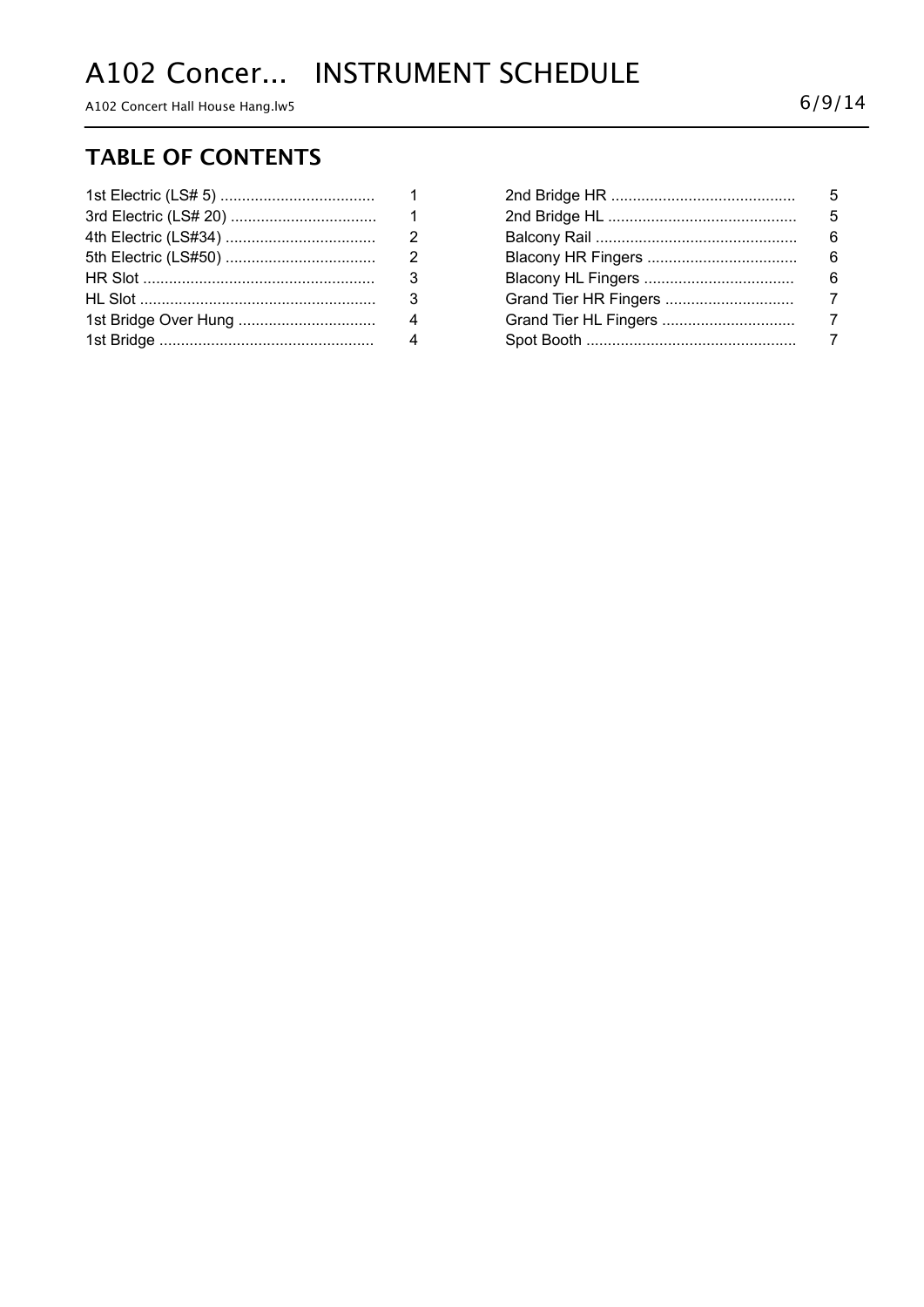# A102 Concer... INSTRUMENT SCHEDULE Page 1 of 7

A102 Concert Hall House Hang.lw5  $6/9/14$ 

#### **1st Electric (LS# 5)**

| U#  | Instrument Type & Wattage   | Purpose | Color | Chan | Dim |
|-----|-----------------------------|---------|-------|------|-----|
| 1.1 | 4/12 Border Light (A) 1.2kw |         |       | (41) | 150 |
| 1.1 | 4/12 Border Light (C) 1.2kw |         |       | (43) | 143 |
| 1.1 | 4/12 Border Light (D) 1.2kw |         |       | (44) | 139 |
| 1.2 | 4/12 Border Light (B) 1.2kw |         |       | (42) | 142 |
| 1.2 | 4/12 Border Light (C) 1.2kw |         |       | (43) | 138 |
| 1.3 | 4/12 Border Light (A) 1.2kw |         |       | (41) | 141 |
| 1.3 | 4/12 Border Light (B) 1.2kw |         |       | (42) | 137 |
| 1.4 | 4/12 Border Light (A) 1.2kw |         |       | (41) | 136 |
| 2.1 | 4/12 Border Light (D) 1.2kw |         |       | (44) | 149 |
| 2.2 | 4/12 Border Light (C) 1.2kw |         |       | (43) | 148 |
| 2.3 | 4/12 Border Light (B) 1.2kw |         |       | (42) | 147 |
| 2.4 | 4/12 Border Light (A) 1.2kw |         |       | (41) | 146 |
| 3.1 | 4/12 Border Light (D) 1.2kw |         |       | (44) | 144 |
| 3.1 | 4/12 Border Light (D) 1.2kw |         |       | (44) | 153 |
| 3.2 | 4/12 Border Light (C) 1.2kw |         |       | (43) | 152 |
| 3.3 | 4/12 Border Light (B) 1.2kw |         |       | (42) | 151 |

### **3rd Electric (LS# 20)**

| U#  | Instrument Type & Wattage   | Purpose | Color | Chan | Dim |
|-----|-----------------------------|---------|-------|------|-----|
| 1.1 | 4/12 Border Light (A) 1.2kw |         |       | (45) | 419 |
| 1.1 | 4/12 Border Light (C) 1.2kw |         |       | (47) | 415 |
| 1.1 | 4/12 Border Light (D) 1.2kw |         |       | (48) | 416 |
| 1.2 | 4/12 Border Light (B) 1.2kw |         |       | (46) | 414 |
| 1.2 | 4/12 Border Light (C) 1.2kw |         |       | (47) | 415 |
| 1.3 | 4/12 Border Light (A) 1.2kw |         |       | (45) | 413 |
| 1.3 | 4/12 Border Light (B) 1.2kw |         |       | (46) | 414 |
| 1.4 | 4/12 Border Light (A) 1.2kw |         |       | (45) | 413 |
| 2.1 | 4/12 Border Light (D) 1.2kw |         |       | (48) | 423 |
| 2.2 | 4/12 Border Light (C) 1.2kw |         |       | (47) | 422 |
| 2.3 | 4/12 Border Light (B) 1.2kw |         |       | (46) | 421 |
| 2.4 | 4/12 Border Light (A) 1.2kw |         |       | (45) | 419 |
| 3.1 | 4/12 Border Light (D) 1.2kw |         |       | (48) | 416 |
| 3.1 | 4/12 Border Light (D) 1.2kw |         |       | (48) | 423 |
| 3.2 | 4/12 Border Light (C) 1.2kw |         |       | (47) | 422 |
| 3.3 | 4/12 Border Light (B) 1.2kw |         |       | (46) | 421 |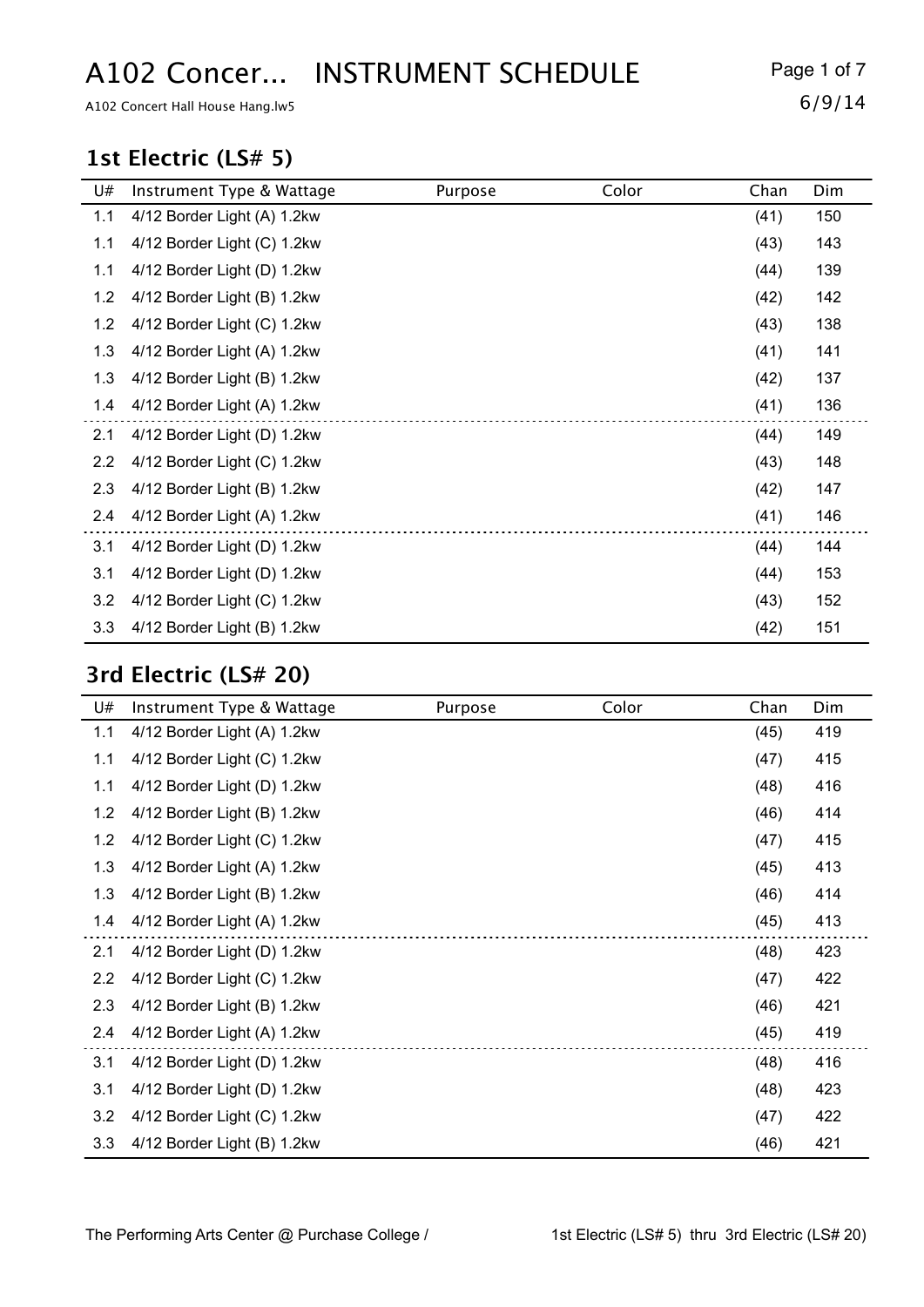# A102 Concer... INSTRUMENT SCHEDULE Page 2 of 7

A102 Concert Hall House Hang.lw5  $6/9/14$ 

#### **4th Electric (LS#34)**

| U#  | Instrument Type & Wattage | Purpose | Color | Chan | Dim |
|-----|---------------------------|---------|-------|------|-----|
| 1.1 | 3/9 Border Light (C) 900w |         |       | (51) | 433 |
| 1.1 | 3/9 Border Light (B) 900w |         |       | (50) | 426 |
| 1.1 | 3/9 Border Light (A) 900w |         |       | (49) | 425 |
| 1.2 | 3/9 Border Light (C) 900w |         |       | (51) | 427 |
| 1.2 | 3/9 Border Light (B) 900w |         |       | (50) | 426 |
| 1.3 | 3/9 Border Light (C) 900w |         |       | (51) | 427 |
| 2.1 | 3/9 Border Light (A) 900w |         |       | (49) | 431 |
| 2.2 | 3/9 Border Light (B) 900w |         |       | (50) | 432 |
| 2.3 | 3/9 Border Light (C) 900w |         |       | (51) | 433 |
| 3.1 | 3/9 Border Light (A) 900w |         |       | (49) | 425 |
| 3.1 | 3/9 Border Light (A) 900w |         |       | (49) | 431 |
| 3.2 | 3/9 Border Light (B) 900w |         |       | (50) | 432 |

#### **5th Electric (LS#50)**

| U#            | Instrument Type & Wattage | Purpose | Color | Chan | Dim |
|---------------|---------------------------|---------|-------|------|-----|
| 1.1           | 3/9 Border Light (A) 900w |         |       | (52) | 437 |
| 1.2           | 3/9 Border Light (B) 900w |         |       | (53) | 438 |
| 1.3           | 3/9 Border Light (C) 900w |         |       | (54) | 439 |
| 2.1           | 3/9 Border Light (A) 900w |         |       | (52) | 440 |
| $2.2^{\circ}$ | 3/9 Border Light (B) 900w |         |       | (53) | 441 |
| 2.3           | 3/9 Border Light (C) 900w |         |       | (54) | 442 |
| 3.1           | 3/9 Border Light (A) 900w |         |       | (52) | 443 |
| 3.2           | 3/9 Border Light (B) 900w |         |       | (53) | 444 |
| 3.3           | 3/9 Border Light (C) 900w |         |       | (54) | 445 |
| 4.1           | 3/9 Border Light (A) 900w |         |       | (52) | 446 |
| 4.2           | 3/9 Border Light (B) 900w |         |       | (53) | 447 |
| 4.3           | 3/9 Border Light (C) 900w |         |       | (54) | 448 |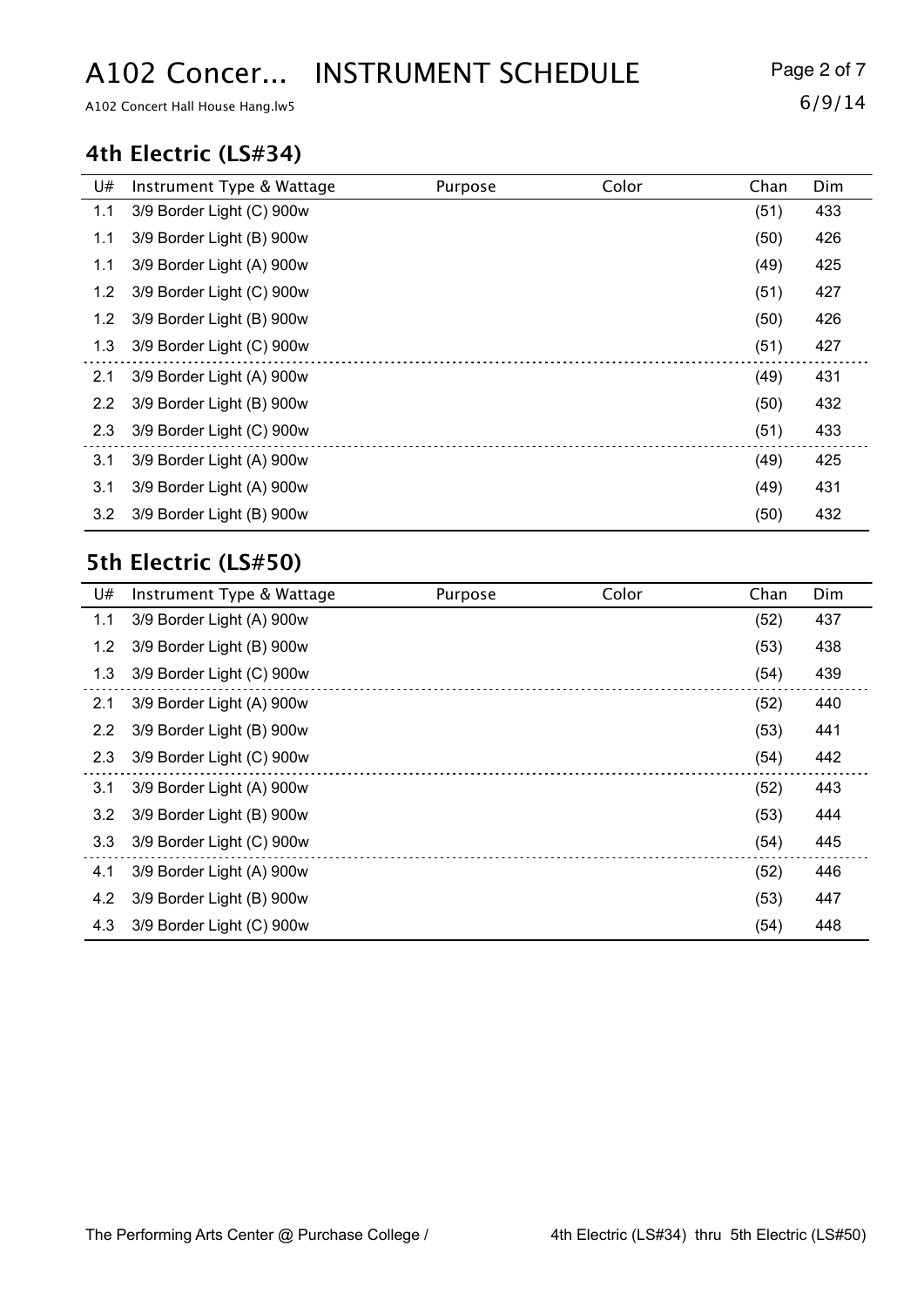## A102 Concer... INSTRUMENT SCHEDULE Page 3 of 7

A102 Concert Hall House Hang.lw5  $6/9/14$ 

#### **HR Slot**

| U# | Instrument Type & Wattage | Purpose | Color | Chan | Dim |
|----|---------------------------|---------|-------|------|-----|
| 1  | S4-19° 575w               |         |       | (31) | 119 |
| 2  | S4-19° 575w               |         |       | (32) | 120 |
| 3  | S4-26° 575w               |         |       | (33) | 117 |
| 4  | S4-26° 575w               |         |       | (34) | 118 |
| 5  | S4-26° 575w               |         |       | (35) | 115 |
| 6  | S4-26° 575w               |         |       | (36) | 116 |
| 7  | S4-36° 575w               |         |       | (37) | 113 |
| 8  | S4-36° 575w               |         |       | (38) | 114 |
| 8  | S4-36° 575w               |         |       | (40) | 112 |
| 9  | S4-36° 575w               |         |       | (39) | 111 |

#### **HL Slot**

| U#             | Instrument Type & Wattage | Purpose | Color | Chan | Dim |
|----------------|---------------------------|---------|-------|------|-----|
| 1              | S4-19° 575w               |         |       | (21) | 132 |
| 2              | S4-19° 575w               |         |       | (22) | 131 |
| 3              | S4-26° 575w               |         |       | (23) | 130 |
| $\overline{4}$ | S4-26° 575w               |         |       | (24) | 129 |
| 5              | S4-26° 575w               |         |       | (25) | 128 |
| 6              | S4-26° 575w               |         |       | (26) | 127 |
| $\overline{7}$ | S4-36° 575w               |         |       | (27) | 126 |
| 8              | S4-36° 575w               |         |       | (28) | 125 |
| 9              | S4-36° 575w               |         |       | (29) | 124 |
| 10             | S4-36° 575w               |         |       | (30) | 123 |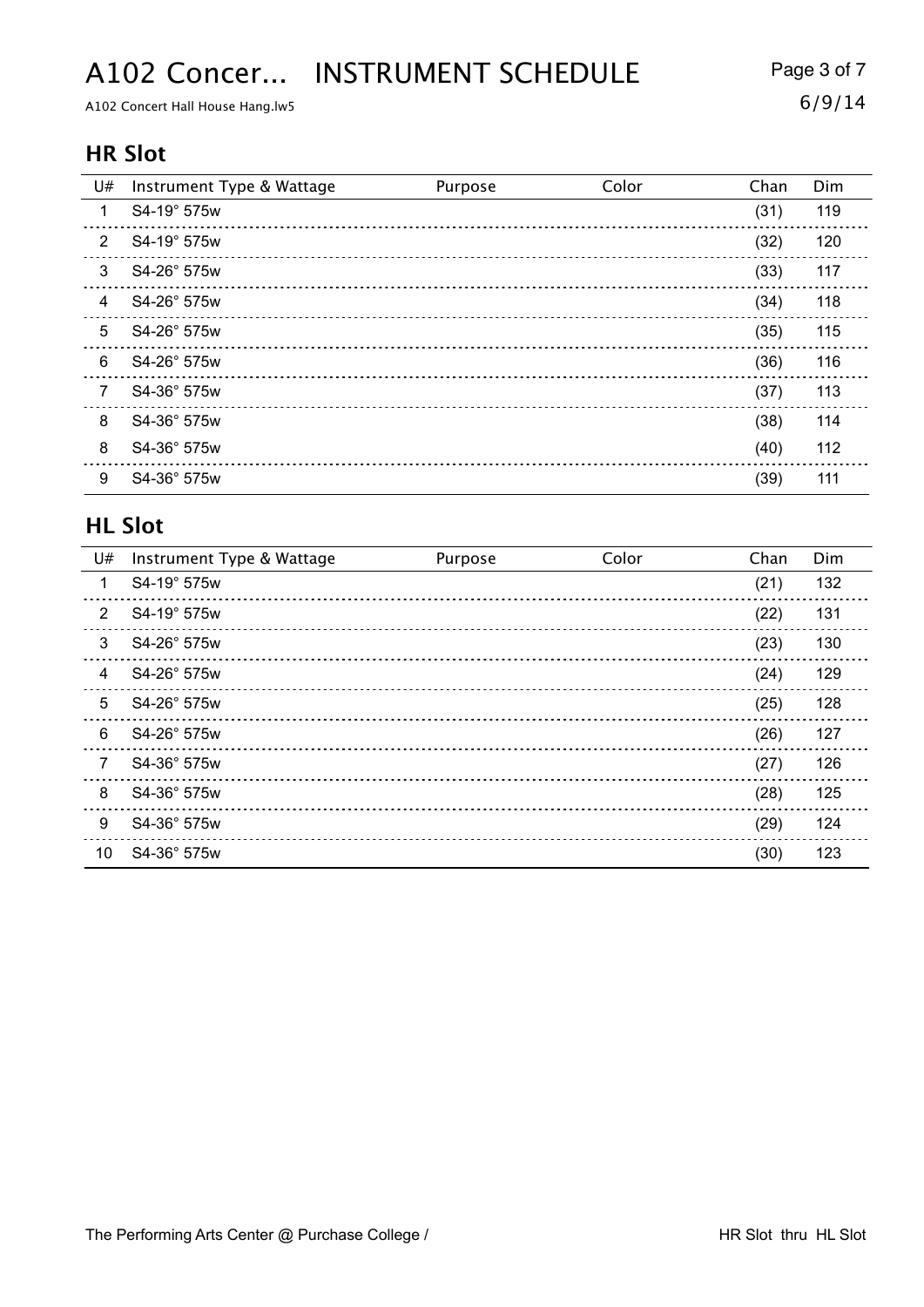## A102 Concer... INSTRUMENT SCHEDULE Page 4 of 7

A102 Concert Hall House Hang.lw5  $6/9/14$ 

#### **1st Bridge Over Hung**

| U#             | Instrument Type & Wattage | Purpose | Color | Chan | Dim |
|----------------|---------------------------|---------|-------|------|-----|
| $\mathbf 1$    | S4-10° 575w               |         |       | (61) | 75  |
| 2              | S4-10° 575w               |         |       | (62) | 76  |
| 3              | S4-10° 575w               |         |       | (63) | 77  |
| 4              | S4-10° 575w               |         |       | (64) | 78  |
| 5              | S4-10° 575w               |         |       | (65) | 79  |
| 6              | S4-10° 575w               |         |       | (66) | 101 |
| $\overline{7}$ | S4-10° 575w               |         |       | (67) | 102 |
| 8              | S4-10° 575w               |         |       | (68) | 103 |
| 9              | S4-10° 575w               |         |       | (69) | 104 |
| 10             | S4-10° 575w               |         |       | (70) | 105 |

### **1st Bridge**

| U#             | Instrument Type & Wattage | Purpose | Color | Chan | Dim |
|----------------|---------------------------|---------|-------|------|-----|
| $\mathbf{1}$   | S4-19° 575w               |         |       | (1)  | 81  |
| $\overline{2}$ | S4-19° 575w               |         |       | (2)  | 82  |
| 3              | S4-19° 575w               |         |       | (3)  | 83  |
| 4              | S4-19° 575w               |         |       | (4)  | 84  |
| 5              | S4-19° 575w               |         |       | (5)  | 85  |
| 6              | S4-19° 575w               |         |       | (6)  | 86  |
| $\overline{7}$ | S4-19° 575w               |         |       | (7)  | 87  |
| 8              | S4-19° 575w               |         |       | (8)  | 88  |
| 9              | S4-19° 575w               |         |       | (9)  | 89  |
| 10             | S4-19° 575w               |         |       | (10) | 90  |
| 11             | S4-19° 575w               |         |       | (11) | 91  |
| 12             | S4-19° 575w               |         |       | (12) | 92  |
| 13             | S4-19° 575w               |         |       | (13) | 93  |
| 14             | S4-19° 575w               |         |       | (14) | 94  |
| 15             | S4-19° 575w               |         |       | (15) | 95  |
| 16             | S4-19° 575w               |         |       | (16) | 96  |
| 17             | S4-19° 575w               |         |       | (17) | 97  |
| 18             | S4-19° 575w               |         |       | (18) | 98  |
| 19             | S4-19° 575w               |         |       | (19) | 99  |
| 20             | S4-19° 575w               |         |       | (20) | 100 |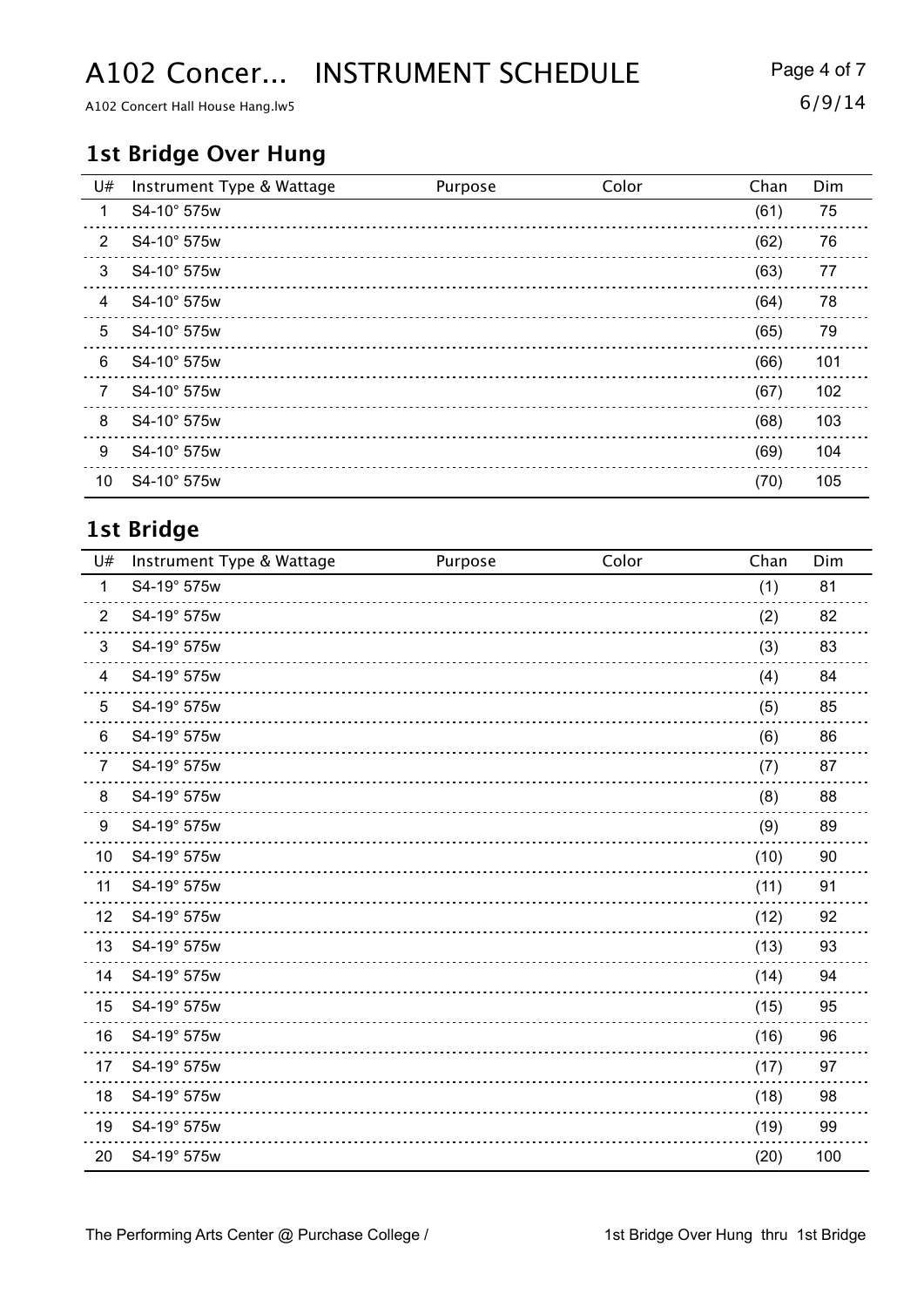## A102 Concer... INSTRUMENT SCHEDULE Page 5 of 7

A102 Concert Hall House Hang.lw5  $6/9/14$ 

### **2nd Bridge HR**

| U#             | Instrument Type & Wattage | Purpose | Color | Chan | Dim |
|----------------|---------------------------|---------|-------|------|-----|
| 1              | S4-10° 575w               |         |       | (71) | 3   |
| $\overline{2}$ | S4-10° 575w               |         |       | (72) | 4   |
| 3              | S4-10° 575w               |         |       | (73) | 5   |
| 4              | S4-10° 575w               |         |       | (74) | 6   |
| 5              | S4-10° 575w               |         |       | (75) | 7   |
| 6              | S4-10° 575w               |         |       | (76) | 8   |
| 7              | S4-10° 575w               |         |       | (77) | 9   |
| 8              | S4-10° 575w               |         |       | (78) | 10  |
| 9              | S4-10° 575w               |         |       | (79) | 11  |
| 10             | S4-10° 575w               |         |       | (80) | 12  |

#### **2nd Bridge HL**

| U#             | Instrument Type & Wattage | Purpose | Color | Chan | Dim |
|----------------|---------------------------|---------|-------|------|-----|
| 1              | S4-10° 575w               |         |       | (81) | 13  |
| $\overline{2}$ | S4-10° 575w               |         |       | (82) | 14  |
| 3              | S4-10° 575w               |         |       | (83) | 15  |
| $\overline{4}$ | S4-10° 575w               |         |       | (84) | 16  |
| 5              | S4-10° 575w               |         |       | (85) | 17  |
| 6              | S4-10° 575w               |         |       | (86) | 17  |
| 7              | S4-10° 575w               |         |       | (87) | 19  |
| 8              | S4-10° 575w               |         |       | (88) | 20  |
| 9              | S4-10° 575w               |         |       | (89) | 21  |
| 10             | S4-10° 575w               |         |       | (90) | 22  |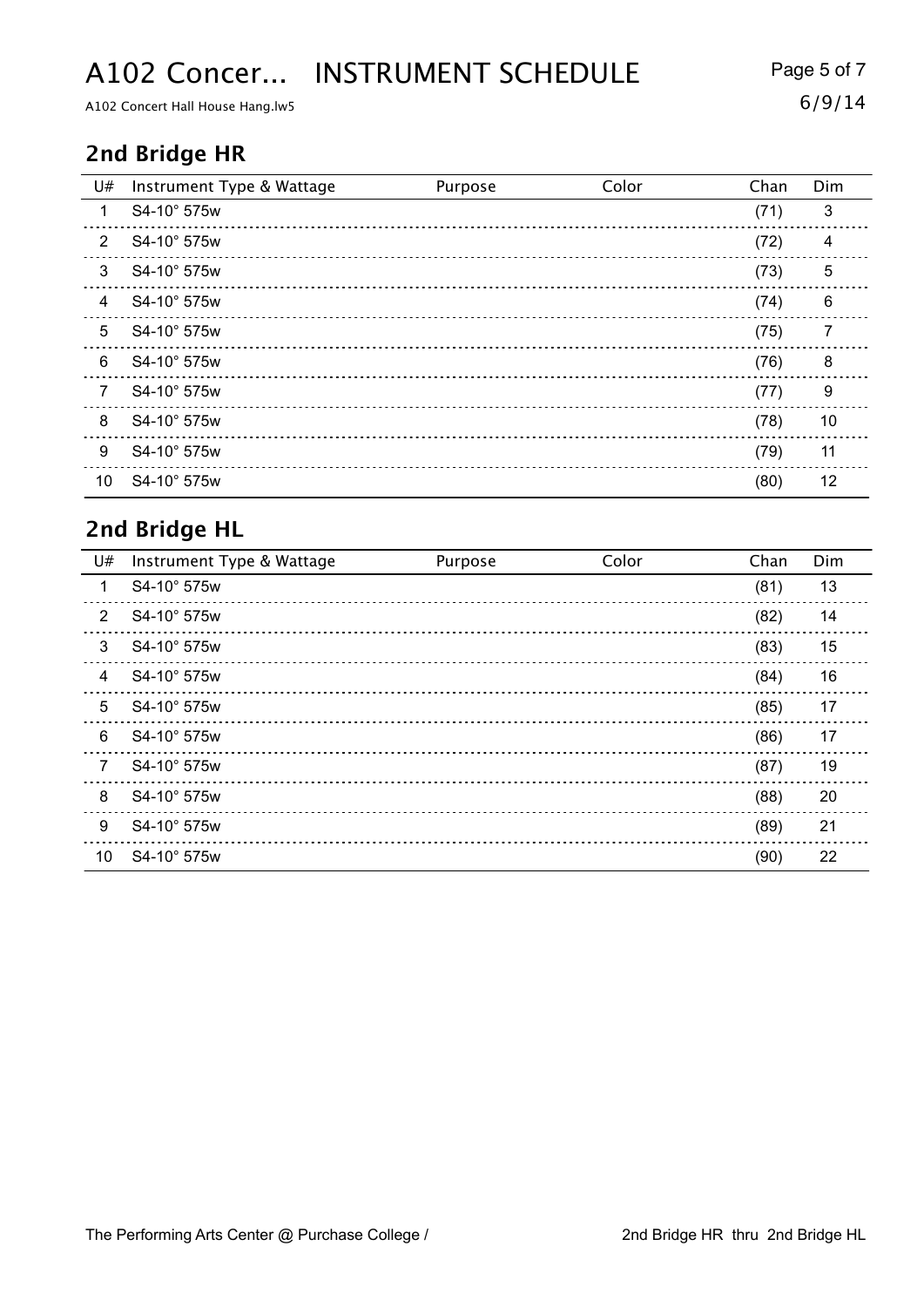A102 Concer... INSTRUMENT SCHEDULE Page 6 of 7

A102 Concert Hall House Hang.lw5  $6/9/14$ 

#### **Balcony Rail**

| U#             | Instrument Type & Wattage | Purpose               | Color           | Chan  | Dim |
|----------------|---------------------------|-----------------------|-----------------|-------|-----|
| $\mathbf{1}$   | PAR 64 VNSP 1kw           | <b>Curtain Warmer</b> | R <sub>26</sub> | (200) | 36  |
| $\overline{2}$ | PAR 64 VNSP 1kw           | <b>Curtain Warmer</b> | R <sub>26</sub> | (200) | 37  |
| 3              | S4-19° 575w               |                       |                 | (91)  | 38  |
| 4              | S4-19° 575w               |                       |                 | (92)  | 39  |
| 5              | S4-19° 575w               |                       |                 | (93)  | 40  |
| 6              | S4-19° 575w               |                       |                 | (94)  | 41  |
| $\overline{7}$ | S4-19° 575w               |                       |                 | (95)  | 42  |
| 8              | S4-19° 575w               |                       |                 | (96)  | 43  |
| 9              | S4-19° 575w               |                       |                 | (97)  | 44  |
| 10             | S4-19° 575w               |                       |                 | (98)  | 45  |
| 11             | S4-19° 575w               |                       |                 | (99)  | 46  |
| 12             | S4-19° 575w               |                       |                 | (100) | 47  |
| 13             | S4-19° 575w               |                       |                 | (101) | 48  |
| 14             | S4-19° 575w               |                       |                 | (102) | 49  |
| 15             | S4-19° 575w               |                       |                 | (103) | 50  |
| 16             | S4-19° 575w               |                       |                 | (104) | 51  |
| 17             | S4-19° 575w               |                       |                 | (105) | 52  |
| 18             | S4-19° 575w               |                       |                 | (106) | 53  |
| 19             | PAR 64 VNSP 1kw           | <b>Curtain Warmer</b> | R <sub>26</sub> | (200) | 54  |
| 20             | PAR 64 VNSP 1kw           | <b>Curtain Warmer</b> | R <sub>26</sub> | (200) | 55  |

### **Blacony HR Fingers**

| U# | Instrument Type & Wattage | Purpose | Color | Chan  | Dim |
|----|---------------------------|---------|-------|-------|-----|
|    | S4-19° 575w               |         |       | (200) | 57  |
|    | S4-19° 575w               |         |       | (107) | 58  |
|    | S4-19° 575w               |         |       | 108)  | 59  |

### **Blacony HL Fingers**

| U# | Instrument Type & Wattage | Purpose | Color | Chan                    | Dim |
|----|---------------------------|---------|-------|-------------------------|-----|
|    | S4-19° 575w               |         |       | 109)                    | 62  |
| 2  | S4-19° 575w               |         |       | (110)                   | 63  |
|    | S4-19° 575w               |         |       | $^{\prime}200^{\prime}$ | 64  |